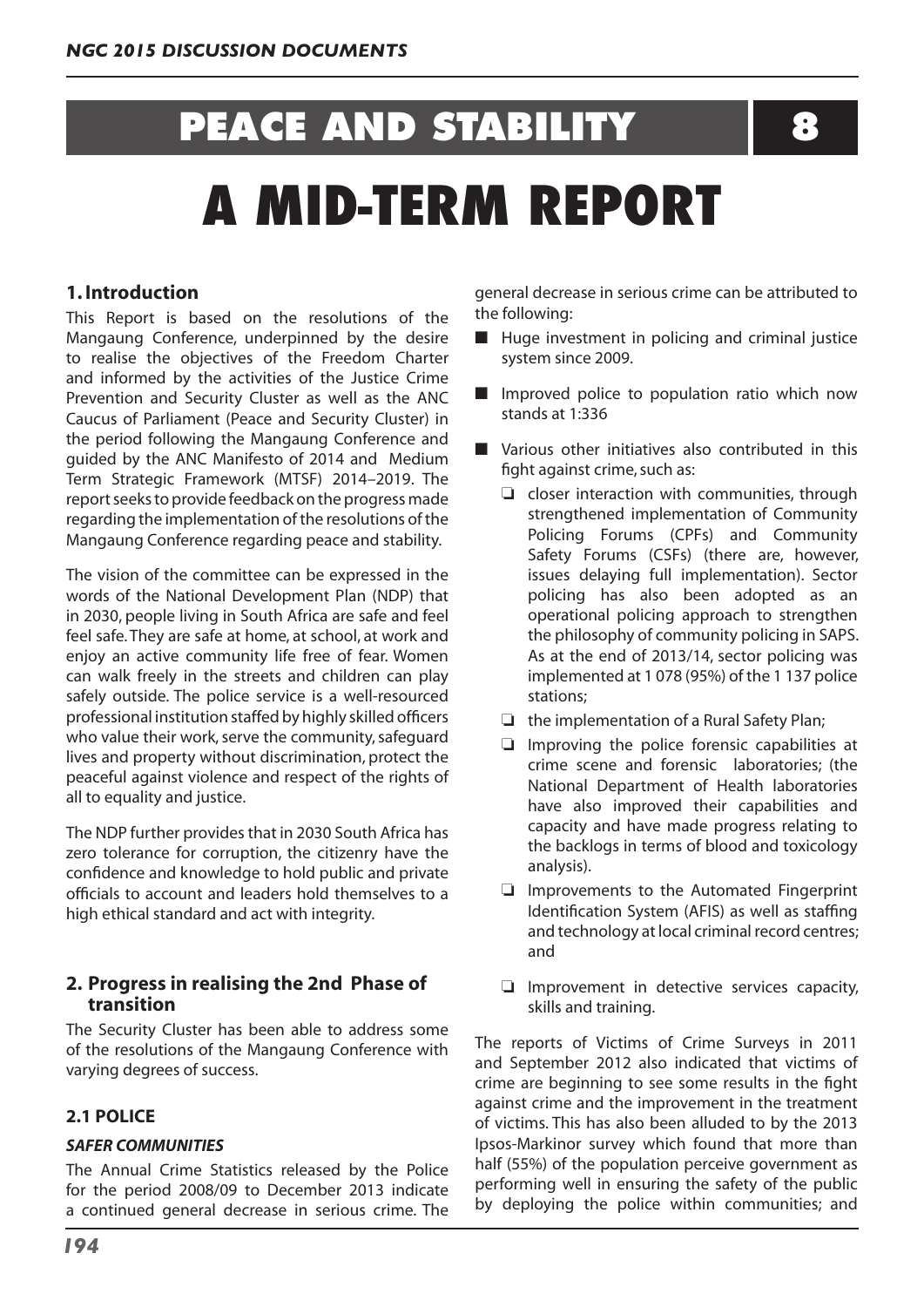the US-based IHS Crime Index which also noted that *"[t]he decline in overall crime in South Africa has been echoed in both indices, reporting a steady decline since 2002. Violent crime is at the lowest level seen in a decade, declining some 40% between 2002 and 2013. Property crime experienced a decrease of 24% over the same period."*

However, there has been only a slight reduction in the number of serious crime cases reported in the 2013/14 financial year according to police statistics released in September 2013.A worrying development has been the 0.5% increase in the number of contact crimes (murder, attempted murder, sexual offences, and assault with intention to inflict grievous bodily harm, common assault, robbery with aggravating circumstances and common robbery) reported in the same period.

The terms of reference for the second Victim Satisfaction Survey for 2014 was approved by the Director General of Department of Social Development for implementation in the 2014/5 financial year.

The Safer Festive Season Operations continues every year around such periods, with a concerted focus on crimes against women, children, persons with disabilities and the elderly.This campaign will continue in the years to come until crime over the festive season has been significantly lowered.

President Jacob Zuma has mobilised support for the crime combating effort, ahead of the 35th Annual Crime Stoppers International Conference when he called for a more active citizenry to enhance the quest to fight all types of crime that endanger and undermine human rights. He indicated in a media statement that in the South African context, active citizenry was yet to be fully exercised to advance the cause of drastically curbing crime."*If we are to make even more meaningful inroads in the fight against crime, as a people, we need to fully activate our sense of community and each play our role in supporting the law-enforcement officers of South Africa, of the Southern African Region and even further afield. We must blow the whistle on crime when we are aware of it, whether it happens on a street corner or behind a closed bedroom door,"* said President Zuma. The President added that tolerance of perpetrators of crime in communities was no longer an option.*"In any country, the heinous murder of law-enforcement officers can never be supported, condoned or overlooked,"* he emphasised.

There seems to be a growing tendency towards attacks directed at law-enforcement officers. This is a phenomenon that would require the attention of security cluster with a view to ensuring that the law enforcement officers gain the necessary respect from the population of South Africa whilst respectfully providing service to them.

Through partnerships and tip-offs received via Crime Stop and Crime Line a total of 3 280 persons have been arrested and over R56 million worth of illegal or unlawfully obtained property and goods have been seized between 2007 and 2014. Furthermore and consequent to collaborative Drug Watch campaign in Gauteng and the Western Cape, 30 000 drug offenders were taken into custody, as a result of tip-offs. This clearly illustrates the value of collaboration between the law enforcement agencies and communities

#### *PROGRESS IN ESTABLISHING COMMUNITY SAFETY FORUMS (CSF's)*

CSF's have been established in all provinces except Free State. The level of implementation has been uneven, with some provinces such as Limpopo having reached their target,while other provinces have made only marginal progress. The majority of the structures have been established at a local municipal level as opposed to district and metro.The structuresthat have been established appear to be functional, with clearly designated chairpersons and frequent meetings. Changes in senior management personnel have had a negative impact in the establishment process in the Free State. The Free State is in the process of holding workshops with municipalities, with a view to obtaining Council Resolutions for the establishment of CSFs.

There are 278 municipalities. A total of 126 CSF's has been established in eight provinces. At this rate, the implementation process could be finalized in one to two years' time.

#### *CHALLENGES*

There is still a negative perception among the population regarding personal safety, citing instances of violence against women, children, Lesbian, Gay, Trans-gender, Bi-sexual and Inter-sex (LGBTI) persons, the elderly, as well as farm attacks. Consequently, to transform these negative perceptions regarding personal safety it is crucial that the violence against individuals and groups be effectively and efficiently combated. An aggressive media campaign by the security cluster (SAPS in particular) aimed at demonstrating the achievements of the SAPS in the fight against crime may be necessary to counter the negative media reporting.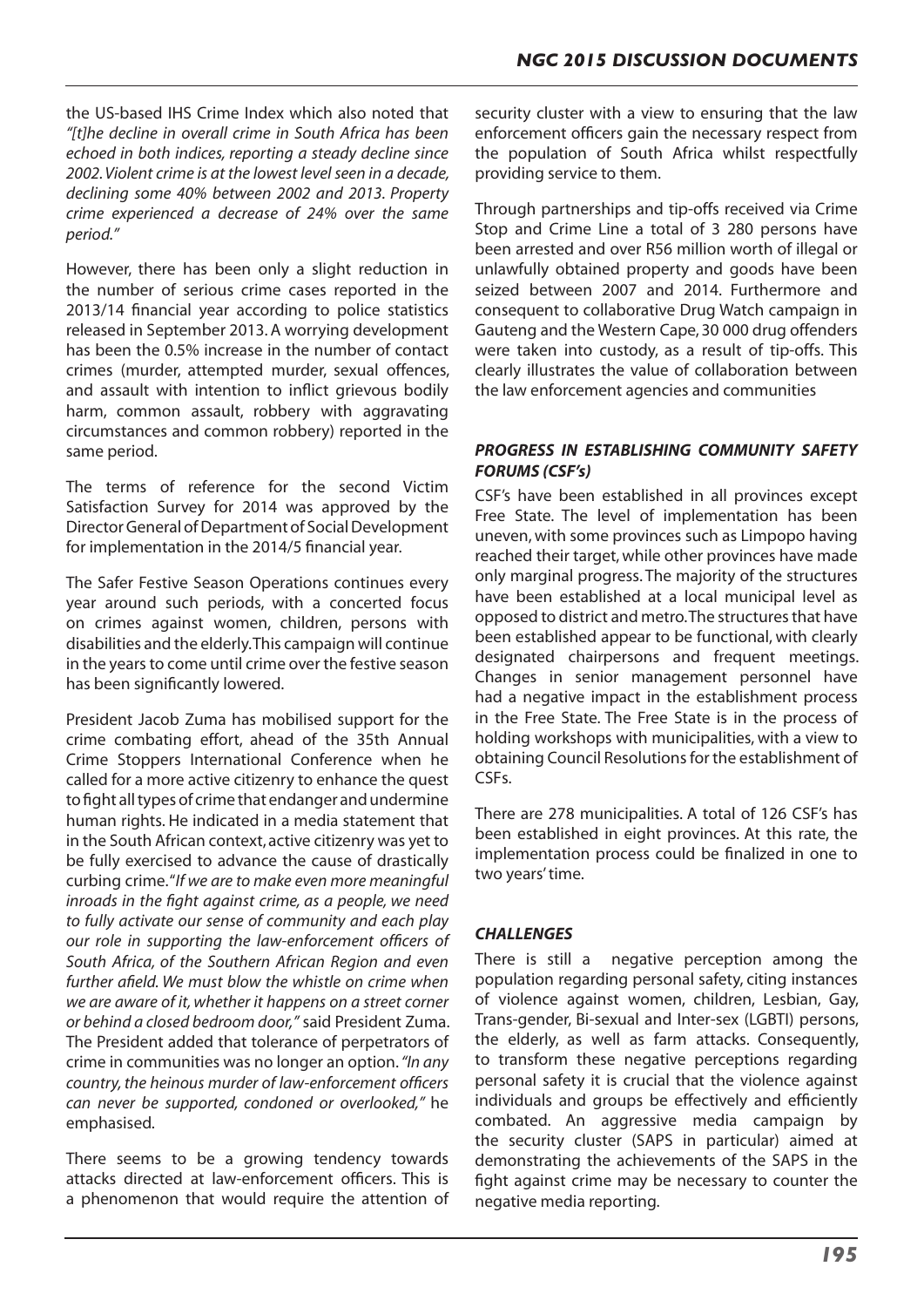The fact that SAPS provides the crime statistics on an annual basis implies that trends can only be known after a year. This prevents efficient intervention as plans to circumvent the trends can only be developed once the plans are known. This impacts negatively on what can be shared with the public at media briefings and it impacts negatively on planning interventions as trends and hotspots are not immediately known.

Interaction with the community through street and ward committees needs further attention to augment the work done through CPFs and CSFs. The strengthening of the policy and operational basis of CSF is required (CPFs operate in terms of legislation but not CSFs).

#### *DOMESTIC STABILITY*

Domestic instability is a serious challenge that if left unattended will undermine our democracy,rule of law and development trajectory. Issues that contribute to this instability are growing culture of lawlessness, impunity, violence in industrial and service deliveryrelated protests, as well as disrespect for authority and for one another.

Whilst general stability enforcement actions have continuously been imposed over the period under review, there still are instances of domestic instability characterised by violence associated with protest action (whether service delivery protests or labour protests) and stakeholder rivalries(i.e.union rivalriesin the mining sector and violence in the transport sector).

In an endeavour to curb domestic instability, several mechanisms have been put in place including the launching of the Cluster of a Mine Crime Combating Forum (MCCF) in Rustenburg on 14 August 2013 and other Crime Combating Forums in other areas. The setting up of a JCPS National Joint Intelligence Support (NATJOINTS) structure with corresponding sub-structures at provincial and local levels is assisting with coordination of the stability actions.The NATJOINTS is operational on a 24 basis throughout the year.In addition, Inter-sectoral Priority Committees and dedicated inter-sectoral Task Teams, comprising all relevant role players across the JCPS value chain, have been set up to drive interventions as and when required at all levels, in an endeavour to address the priorities of the security cluster of government.

### *SINGLE POLICE SERVICE*

The objective for as Single Police Service isto maximise effective policing in South Africa. This resolution is in a process of been realised. A concrete road map has been implemented by the Peace and Stability Sub-Committee. A technical legal team is being established for legal compliance of the resolution. In effecting a Single Police Service, the subcommittee proposes the option that municipal police function as a division within SAPS with a Deputy National Commissioner responsible for the division. In this option, it will require that the municipal police chiefs are appointed by the municipalities in consultation with the Deputy National Commissioner responsible for municipal policing. The proposal provides for all because the municipalities get to keep the municipal police, and the SAPS gets to exercise central command and control over the Metro Police Chiefs. It will require a reporting function to the National Commissioner. The SAPS Act provides for the establishment of two branches of single service namely SAPS and Municipal Police both becoming into existence by the same act, meaning there are certain readily implementable actions such as the National Standards which look at:

- $\blacksquare$  Uniform training,
- $\blacksquare$  Disciplinary framework,
- Inter-sphere police service co-operation, assessment and review of performance
- Assessment and review of the performance of municipal police in national policing efforts.

The technical team will also look at the effects of road traffic police, a function which is administered by the Department of Transport.

# **2.2 JUSTICE**

#### *IMPROVED EFFICIENCY IN THE JUSTICE SYSTEM AND TRANSFORMATION OF THE JUSTICE SYSTEM*

Good progress has been made in relation to the transformation of the justice system.

 $\blacksquare$  The decision to restructure the judiciary and integrate the courts was affirmed by the Superior Courts Bill and the 17th Constitution Amendment Bill which were both signed into law during 2013. TheSuperiorCourtsActbroughttogetheranumber of separate pieces of legislation relating to the Constitutional Court, the Supreme Court of Appeal and the High Court.The Act also rationalised the 13 High Courts, which included those inherited from the former apartheid homelandsinto a single High Court with a fully functional divisions of the Court established in each Province.The 17th Constitution Amendment Act on the other hand paved the way for the Constitutional Court to be the apex court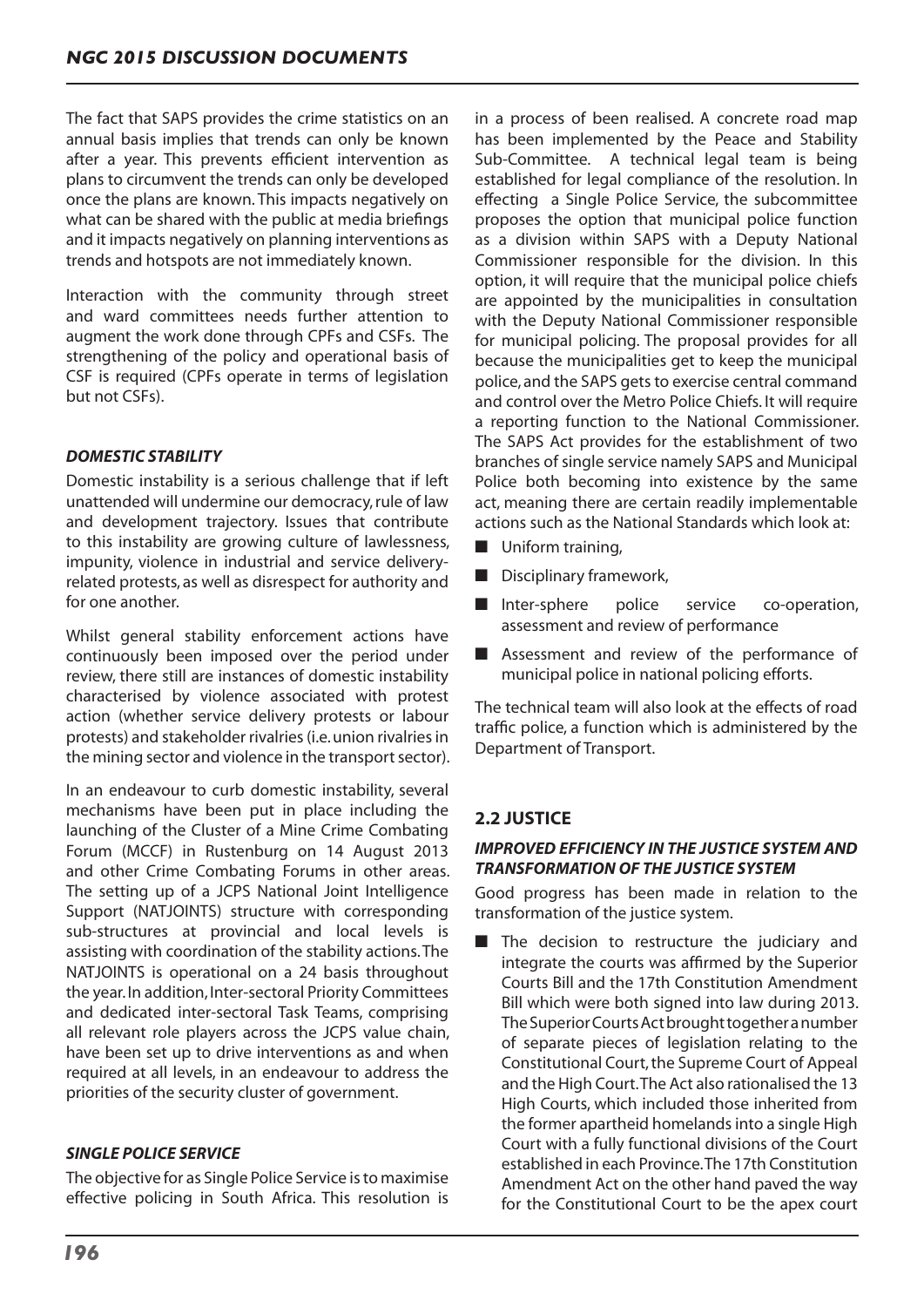on all matters. This Act has also enhanced the independence of judiciary and strengthened the separation of powers.

- $\blacksquare$  In its endeavor to transform the justice system the Department of Justice and Constitutional Development has also started to implement the alignment of the magisterial districts to municipal districts. In this regard, 36 magisterial districts within Gauteng and North-West province have been identified for alignment to the municipal districts with effect from 1 December 2014. The process will continue across the other provinces over the next two years. The rationalisation of courts and re-demarcation of magisterial jurisdictional boundary processes resonates within the National Development Plan particularly with regard to its quest to redress the legacy of spatial injustices of the past. The effect of this legacy is that communities living in the defunct Bantustans, and historically Black townships and rural areas continue to be excluded from the mainstream of the country's economy and justice system. In terms of the rationalisation principles for every municipality there ought to be a magistrate's court and for every province a Division of the High Court. The rationalisation project will also benefit the justice sector broadly. Within government the JCPS cluster and law enforcement agencies such the Police, Corrections and the Department of Social Development will be able to reorganise their service areas in line with the rationalised demarcations. This will in turn enhance coordination and integration of services across the justice sector.
- The Legal Practice Act has been finalized and signed into law. This Act will help in removing barriers to entry into the legal profession and in the long-term increase the pool of legal professionals from which potential judges and magistrates can be drawn. At the same time, the Act will strengthen the independence of the profession, whilst at the same time allowing for greater accountability of practitioners. One of the new initiatives contained in the Act is that there will be one regulatory body forthe legal profession as a whole.The Act provides for the Minister to, after consultation with the Council, prescribe the requirements for community service which could include community service as a component of practical vocational training by candidate legal practitioners;or a minimum period of recurring community service by practising legal practitioners.
- $\blacksquare$  As part of the transformation of the State Legal

Services process the DOJCD has proposed amendments to the State Attorney Act of 1997, which have been passed by Parliament. This will enable the Department to appoint a Solicitor-General who will oversee state litigation and put in place measures to effectively manage state litigation. There are serious challenges relating to the functioning of the state attorneys and how state litigation is dealt with. The transformation of the state legal services will help improve the interaction between state attorneys and the client departments.

On 17 September 2014 Cabinet noted the transfer of administrative functions and staff attached to the Superior Courts from the Department of Justice and Correctional Service to the Office of the Chief Justice. The transfer of functions and identified staff commenced on 1 October 2014. This is in line with the constitutional requirement for the separation of powers and an independent judiciary. It will also allow the Office of the Chief Justice to render support to the Chief Justice in exercising administrative and judicial powers, duties as Head of the Judiciary and of the Constitutional Court. Through delegated authority sanctioned by the SuperiorCourtsActandotherapplicablelegislation the Minister's administrative management role is exercised through the Secretary-General of the Office of the Chief Justice as his proxy. The Minister however remains the Executive Authority and in terms of the Constitution and applicable legislation the Secretary-General, and not the Chief Justice, accounts through the Minister to the Auditor-General and Parliament's Standing Committee on Public Accounts (SCOPA) and other relevant Portfolio Committees.

*Court Efficiency Improvement.* The Cluster continued to make good progressin relation to the move towards amore effective andintegratedCriminalJustice System (CJS). In this regard there has been good progress in relation to the following:

**Improved Case Finalisation:** The judiciary has embarked on improving the effectiveness of the courts through judicial leadership in case flow management and the development of norms and standards for courts that have been gazetted and applies to all judicial officers. During 2013 National and Provincial Efficiency Enhancement Committees were established, led by the respective Judges President to strengthen coordination and communication and the removal of blockages across the whole criminal justice system value chain.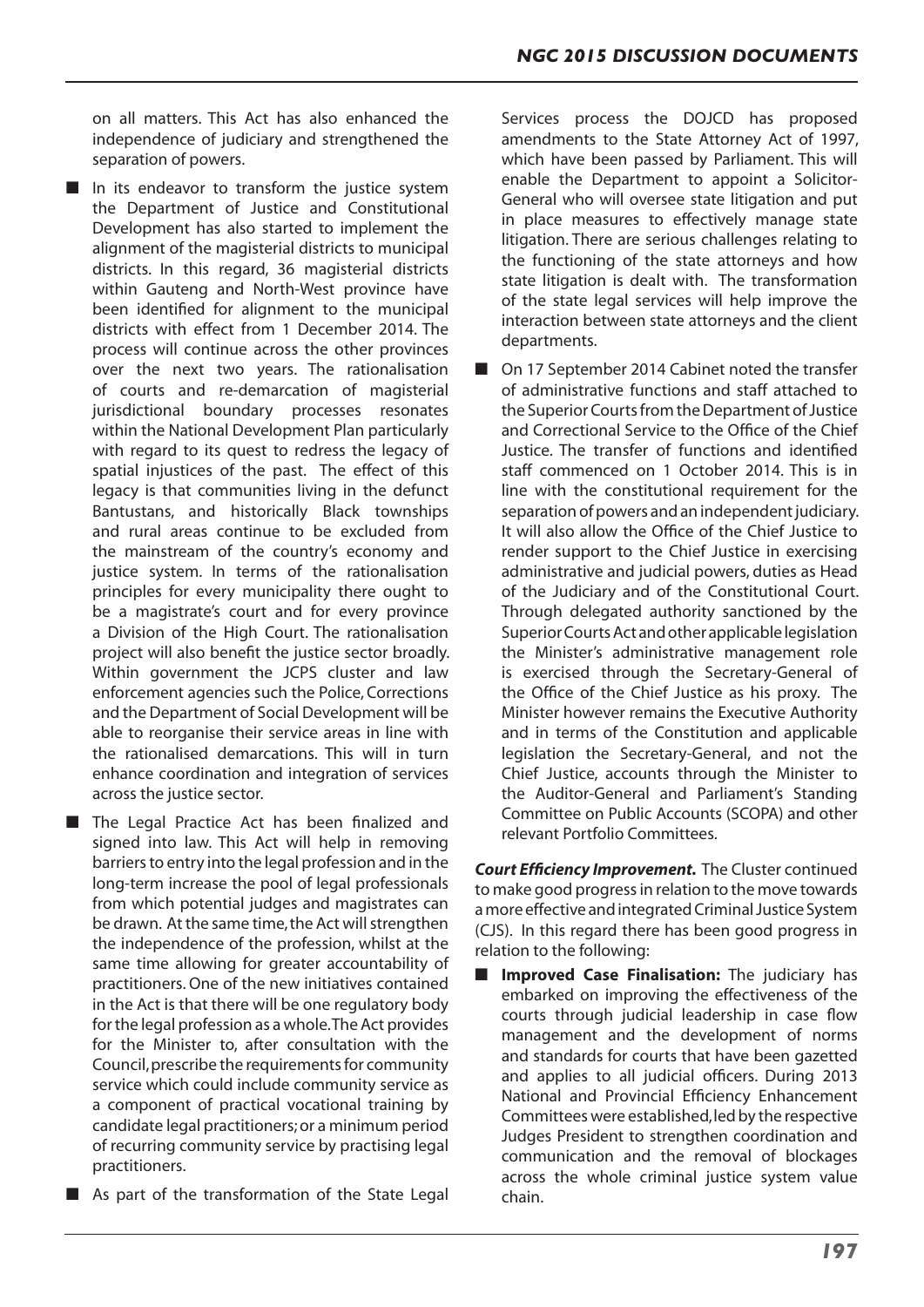- $\blacksquare$  The lower and high courts have maintained a positive clearance ratio during 2013/14. A total of 931 799 new cases were enrolled and 962 632 cases disposed of,representing a positive clearance rate of 3.3%. A total of 30 833 more cases were disposed of than received in delivering justice to the community.
- $\blacksquare$  The courts increased the number of criminal court cases finalisedwith verdict by 1.8%during 2013/14. A total of 5 763 more cases were finalised than in the previous year. The lower courts finalised 329 153 cases with a verdict,with an overall conviction rate of 91.7%.

The first quarter 2014 (April – June 2014) indicated the following positive aspects (NPA statistics):

- $\blacksquare$  High conviction rates were maintained by all courts and the set targets were significantly exceeded. Conviction rates in all forums also improved compared to that achieved in the same period the year before.
- $\blacksquare$  Performance improved with the courts achieving a 94% conviction rate in complex commercial crime, exceeding the quarterly target of 93%.The Special Commercial Crimes Unit's (SCCU) methodology of prosecutor guided investigations(PGI) contributed to the successful prosecutions and increased performance.

On the negative side the first quarter statistics from the NPA indicate the following:

- $\blacksquare$  The courts finalised 1 718 fewer criminal court cases with a verdict, 2.1% below the quarterly target of 81 069.
- $\blacksquare$  Court performance continued to be negatively impacted by case flow related challenges, poor investigations by the South African Police Service (SAPS), shortage of foreign interpreters and Legal Aid South Africa representatives and the unavailability of judicial officers at some courts.

There has also been a significant reduction of court backlogs through the Backlog Courts:

 $\blacksquare$  At the end of March 2014, there were 27 582 backlog cases country-wide in all courts. In addition to the normal courts, 57 regional and 21 district backlog courts assist in dealing speedily with these cases to reduce the backlogs.The backlog courts continued to assist during 2013/14 by finalising 21.3% (3 679) more cases compared to the previous year. This contributed to the overall reduction in the number

of outstanding cases which was reduced by 3.6% (6 831 fewer cases) and the backlog cases which was reduced by 11.2% (3 472 fewer cases). The backlog courts further maintained high conviction rates with the district courts maintaining an average conviction rate of 93.1% and regional courts of 75%.

The Sexual Offences Courts programme was relaunched in 2013 to address sexual offence cases more effectively. In this regard 57 such courts were identified to be operationalized, with 22 expected to be re-established during the current financial year.

The Integrated Justice System (IJS) Project, led by the IJS Board and reporting to the JCPS DG Cluster Forum monthly, entails the re-engineering of business processes and ICT system developments throughout the criminal justice process, i.e from arrest to prosecution,toimprisonment,paroleandrehabilitation has been fast tracked. Five (5) key Integration priorities were approved for the short to medium term and are currently underway, notwithstanding challenges as a result of SITA areas of concern. Much has been achieved in this regard, but full integration is still work in progress and may take several more years to complete.The 5 key integration areas are as follows:

- $\blacksquare$  Prioritisation of the integration of all the departmental case related systems (in and across Police, NPA, Justice, Legal Aid SA, DCS).
- $\blacksquare$  The establishment of a single person identifier across the Criminal Justice System (CJS).
- $\blacksquare$  Re-prioritisation of the development and rollout of the Person Identification Verification Application (PIVA), and other person related integrations for 10-fingerprint searches, fast criminal record checks on SAPS AFIS/ E-NATIS and DHA HANIS systems.
- The establishment of a single database for the JCPS cluster for statistical purposes and the electronic exchange of management info across the Cluster.
- On-going development of an integrated CJS performance measurement information system and dashboard (based on 28 Key Performance Indicators across the CJS).

#### **Harsher Sentences for Rhino poachers**

There has been a visible effort by the courts to hand down harsher sentences against those convicted of rhino poaching.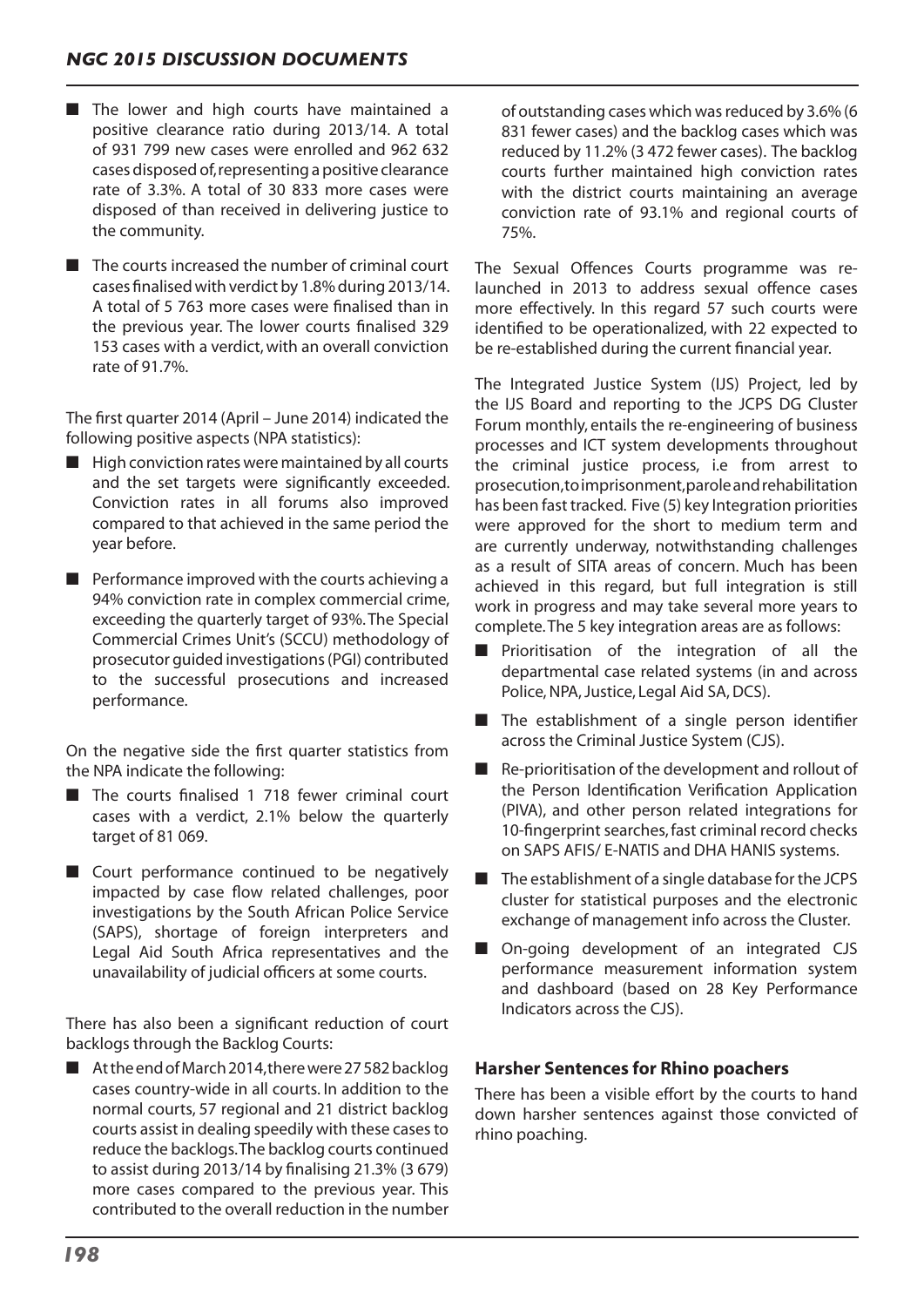| <b>RACE AND GENDER BREAKDOWN OF JUDGES</b> |                |         |             |        |             |         |             |        |              |
|--------------------------------------------|----------------|---------|-------------|--------|-------------|---------|-------------|--------|--------------|
|                                            | <b>African</b> | African | Indian      | Indian | Colored     | Colored | White       | White  | <b>Total</b> |
|                                            | <b>Male</b>    | Female  | <b>Male</b> | Female | <b>Male</b> | Female  | <b>Male</b> | Female |              |
| Total number all Judges                    | 62             | 16      | 10          |        | 12          |         | 79          | 14     | 205          |
| %                                          | 30%            | 8%      | 5%          | 4%     | 6%          | 2%      | 38%         | 7%     | 100%         |
|                                            | 55%            |         |             |        |             |         | 45%         |        | 100%         |

#### **Race and gender breakdown in the Judiciary 2014**

| RACE AND GENDER BREAKDOWN OF MAGISTRATES |                |               |             |        |             |         |             |        |              |
|------------------------------------------|----------------|---------------|-------------|--------|-------------|---------|-------------|--------|--------------|
|                                          | <b>African</b> | African       | Indian      | Indian | Colored     | Colored | White       | White  | <b>Total</b> |
|                                          | <b>Male</b>    | <b>Female</b> | <b>Male</b> | Female | <b>Male</b> | Female  | <b>Male</b> | Female |              |
| Total number all                         | 416            | 285           | 62          | 88     | 82          | 61      | 421         | 233    | 1648         |
| <b>Magistrates</b>                       |                |               |             |        |             |         |             |        |              |
| %                                        | 25%            | 17.2%         | 3.7%        | 5.3%   | 4.9%        | 3.7%    | 25.5%       | 14.1%  |              |
|                                          | 60,3%          |               |             |        |             | 39,7%   |             | 100%   |              |

**A comparison of the magistracy between 1998 and 2014 indicates the following progress in making the lower court bench more representative:**

|                            | 1998 | 2014 | % change  |
|----------------------------|------|------|-----------|
| <b>Total generic Black</b> | 567  | 994  | 75.3%     |
| <b>Total White</b>         | 948  | 654  | $-31.0\%$ |
|                            |      |      |           |
| Total female (all races)   | 284  | 667  | 134.9%    |

#### **CORRECTIONAL SERVICES**

In terms of correctional Services the following has received attention:

- **n** Reduction of Remand detainees: In general the number of remand detainees have continued to decrease from about 50 511 in 2010 to about 4100 during 2014. DCS, the DOJCD, NPA, SAPS and Legal Aid SA now review the top 20 longest awaiting trial finalisation detainees on a monthly basis in order to prioritise their matters. Lists of those in remand for a lengthy period of time are also shared with the judiciary and at Provincial Efficiency Enhancement Committee (PEEC) meetings chaired by the respective Judge-Presidents. Since its implementation the number of remand detainees who have been in detention for more than 24 months was reduced from approximately 2,200 in July 2013 to 1 889 in March 2014.
- n **Rehabilitation and Restorative Justice Initiatives:** DCS has increased its efficiency in the assessment and classification process towards developing an effective correctional sentence plan that will guide interventions for each individual offender based on specific circumstances. Various Correctional Programmes are now available to all sentenced offenders, including skill improvement and educational programmes as well as victim–

offender mediation and victim-offender dialogues and other restorative Justice programmes.DCS has signed a number of memoranda of understanding with Non-Governmental Organisations (NGOs), Non-profit Organisations (NPOs) and government departments to ensure community involvement in the social reintegration of offenders;

- **Parole:** the Parole Boards and the Case Management Committees (CMCs) structures were reviewed and strengthened. Integrated training of CMC's and Correctional Services Parole Boards (CSPB's) in all regions have been instituted and all regions have embarked on roll-out training to enhance performance in this regard.
- **Pardons:** Challenges remain in dealing with certain persons who require pardons and have received high media attention.

### *CHALLENGES*

While there have been visible public awareness campaigns by the government, there is no legislation to regulate and synchronise the operations of Parole Boards

Remand detainee overcrowding remains a challenge that needs to be addressed holistically across the JCPS value chain.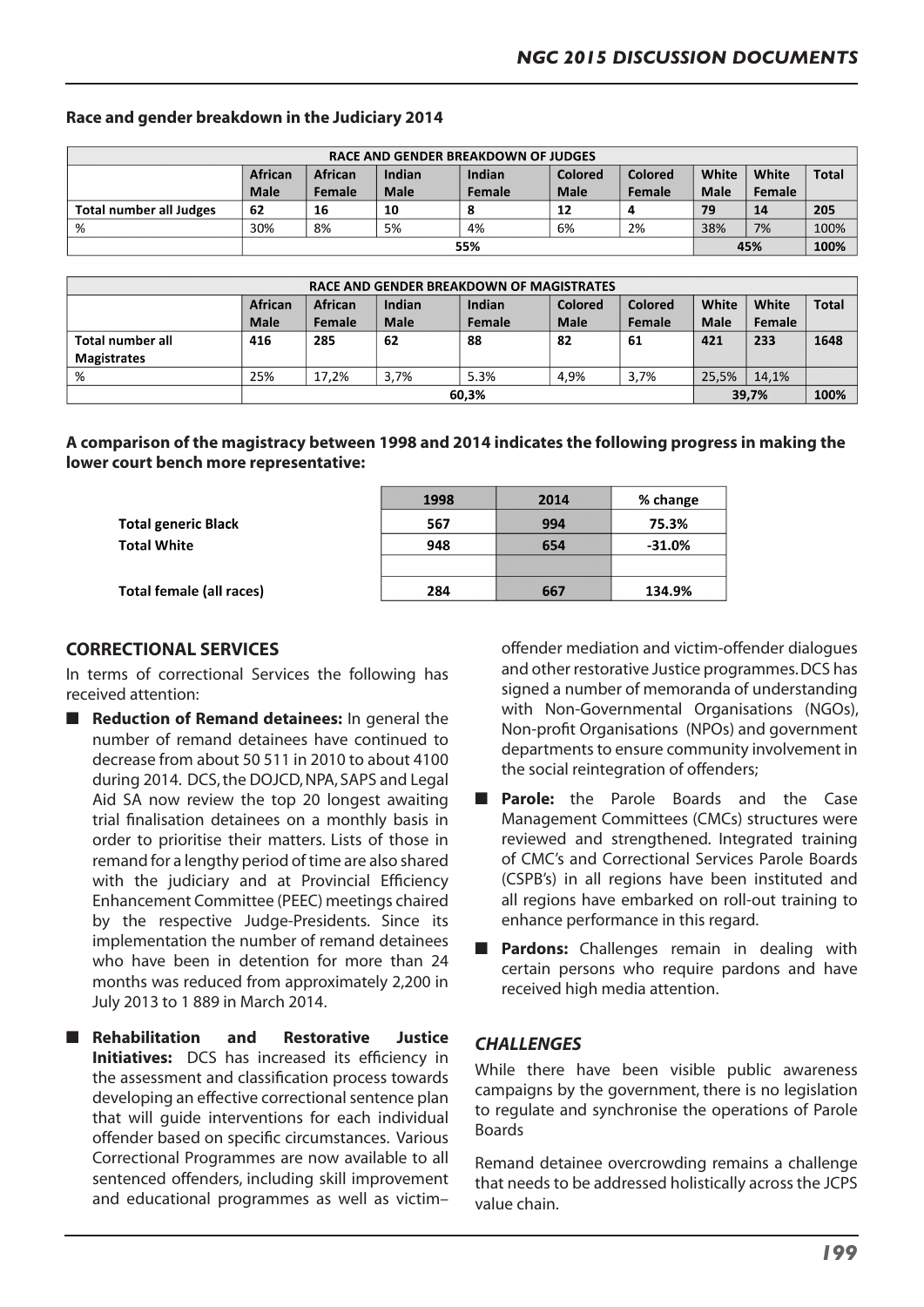Elimination of overcrowding requires comprehensive policies on bail, diversion, sentencing, and parole. Private prisons present policy and operational challenges and this requires further attention.

Reduction of recidivism requires a policy on rehabilitation that neutralises threats against rehabilitation like security and prison gangs.The policy should also strengthen community infrastructure development projects.

There has been no visible effort to resolve the contradictions regarding the role of traditional leaders with regards to the adjudication powers.

The payment of maintenance monies remain a societal challenge that requires attention across all spheres. Educational and awarenessraising programmes needs to be enhanced to assist the legislative changes that are currently being promoted to deal with improved maintenance enforcement.

# **2.3 CORRUPTION**

Major strides have been made towards establishing a resilient Anti-Corruption System. More than 800 persons are currently under criminal, financial and/ or forensic investigation, with pre-trial proceedings initiated against 298 persons during 2013/14 financial year.

Since 2010 a total of 169 criminal cases, involving 945 persons, have been under investigation and led to 54 convictions. These cases include 7 cases under investigation in terms of the OECD Foreign Bribery Convention.

In the same period a total freezing orders to the amount of R1, 811 million were obtained; assets to the amount of R1, 039 million were seized and criminal assets to the amount of R105 million were forfeited on Anti-Corruption Task Team (ACTT) cases.

During the first quarter of 2014/15,the Asset Forfeiture Unit (AFU) finalised freezing orders to the value of R511 million, exceeding the quarterly target with R344 million (206%). The AFU also exceeded the performance of last year with R382.9 million (299%) due to exceptional performance in April and June.The focus on high value cases, improved investigation of big cases at ACTT and more use of Chapter 6 to speed up cases contributed to the excellent performance. In April 2014, 2 very large court orders of R60m and R431m were also obtained.

It is, however, important to note that although

the target was exceeded, performance fluctuates significantly during the year and it is likely that the trend of increased losses will continue from the previous year.

An Anti-Corruption Inter-Ministerial Committee (ACIMC) was established by the President to coordinate and oversee the work of state organs aimed at combating corruption in the public and private sectors. The ACIMC, supported by the ACTT Executive Committee, has met twice (on 30 June 2014 and 12 August 2014) since its establishment on 18 June 2014.

- $\blacksquare$  The ACTT was mandated as a central body to give effect to the government anti-corruption agenda, and it reports to the ACIMC.
- $\blacksquare$  The ACIMC was tasked that a comprehensive review should be should be conducted by the Office of the Public Service Commission on the intersectoral National Anti-Corruption Forum (NACF), its structures and its future role in implementing government's anti-corruption agenda, specifically in dealing with public and private sector.
- A first version of a national Base Document on Corruption was developed focussing on South Africa's international anti-corruption related obligations and to inform government's anti-corruption agenda. The Base Document on Corruption is available for distribution to departments. A second version of the Base Document on Corruption is under development to incorporate the SA Domestic policy position.
- A high level Anti-Corruption Governance Architecture was approved, the role-players in the Anti-Corruption Task Team (ACTT) Executive Committee expanded and the operational approach diversified through five new programmes:
	- o **Programme 1:** *Communication and Awareness.*
	- o **Programme 2 :** *Policy & Strategy Development, and Intelligence Coordination*
	- o **Programme 3:** *Public Sector Policy and Capacity Development.*
	- o **Programme 4:** *Vulnerable Sector Management.*
	- o **Programme 5:** *Crime Operations and Resolutions.*

The first report of the JCPS Integrity Support Project was concluded. The objective of the project is to: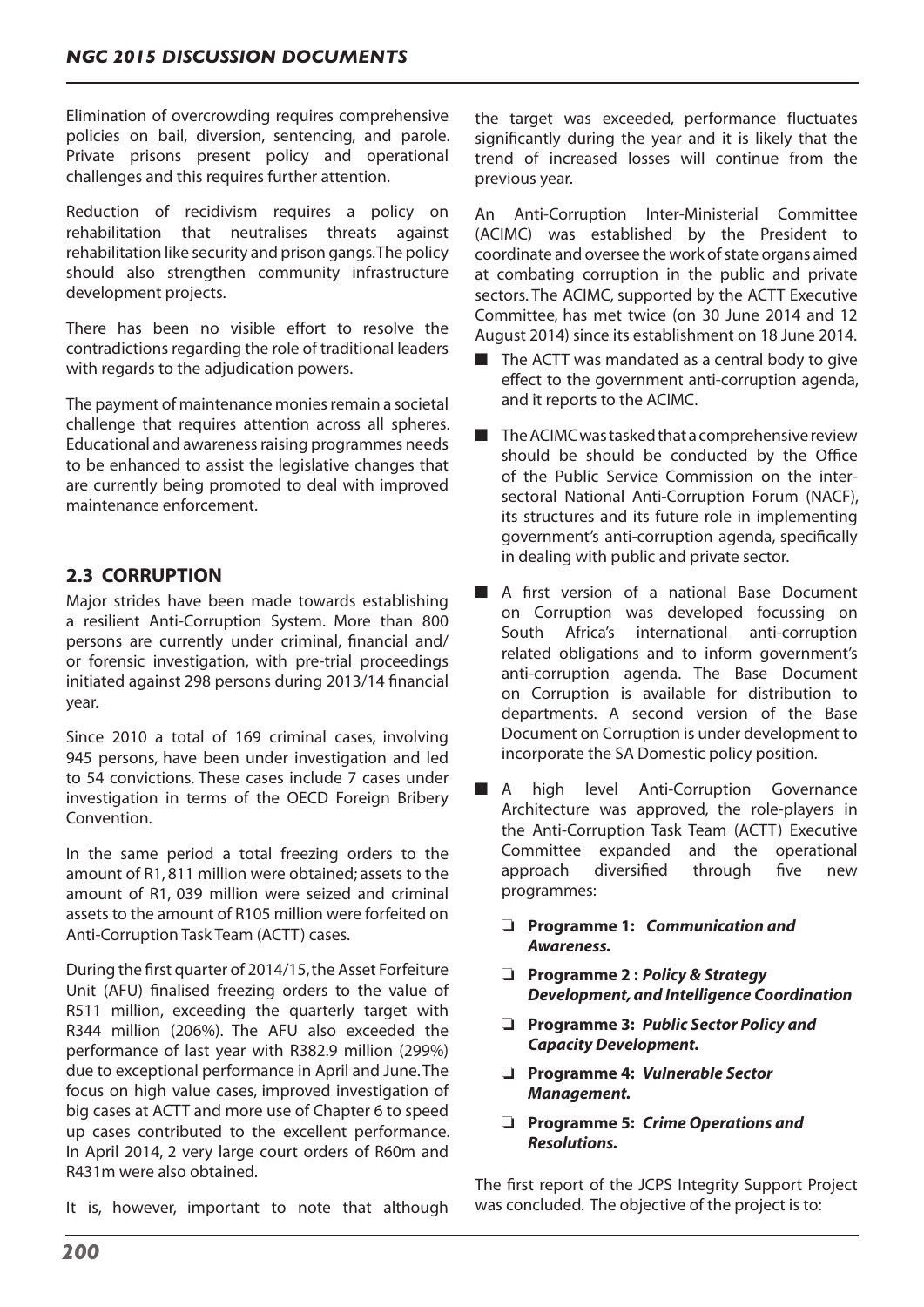- $\blacksquare$  Identify JCPS cluster employees with conflict of interests;
- $\blacksquare$  Perform a risk assessment of service providers doing business with the JCPS cluster;
- $\blacksquare$  Support decision making concerning, strengths, weakness, threats and opportunities in integrity management, supply chain management and auditing;
- $\blacksquare$  Support vetting processes of JCPS Personnel.

The BRICS heads of states meeting at the 5th BRICS Summit in Durban included BRICS Anti-Corruption CooperationintheEthekwiniPlanofAction.Corruption has morphed into an organised multidimensional and cross-border phenomenon threatening the national security, economic growth and political stability of states at regional and international levels. In terms of BRICS, closer cooperation is being fostered amongst the BRICS states in relating to anti-corruption activities. Serious and organized crime threatens our national security.

The National Security Strategy (NSS) adopted on 4 December 2013 by Cabinet reflected these and a range of other weaknesses, proposing a comprehensive review of the manner in which South Africa conducts anti-corruption activities.

# **2.4 HOME AFFIARS**

### *SECURE IDENTITY MANAGEMENT*

The identity of all persons in South Africa should be known and secured. National and personal security and public safety depends to a significant degree on the state knowing and protecting the identity and status of every citizen and every foreign national who has entered the country legally. Identity systems that are not secure expose countries to risks and threats from domestic and international crime and terrorism. It also impacts on the integrity of systems including tax collection, business licenses, driving licenses, firearm licenses, social grants, qualifications and security vetting. The main strategies for achieving security in the above regard are the early registration of all births, establishing a secure, comprehensive National Identity System; and the risk-based management of immigration.

The smart ID card is just one element of a comprehensive, integrated National Identity System that is under construction. The system will incorporate HANIS, the database of biometric data (fingerprints, photos and now signatures),and the biographical data

of citizens that is currently on the National Population Register. It will also have data on all known foreign nationals that have been in South Africa, including biometrics. It will be linked to immigration systems that include information on movement control, visa and permitting, asylum seekers and deportation. Such a system can reduce fraud and the cost of services in both public and private sectors.

Good progress has been made in terms of identity management systems entailing the following:

- $\blacksquare$  Issuing of more than 125 000 smart ID cards during the 2013/14 financial year against the target of 100000.
- $\blacksquare$  Seventy offices were equipped with live capture functionality for smart ID cards and passports in 2013/14.
- $\blacksquare$  More than 230 000 smart ID cards have been issued from April to August 2014 with more than 250 000 cards in process of being issued.
- $\blacksquare$  A total of 35 offices have been equipped with live capture functionality since the start of the 2014/15 financial year bringing the total to 105 offices.

#### *IMPLEMENT INTER-AGENCY CLEARING FORUM (IACF) AT THE BORDERLINE AND PORTS OF ENTRY*

The Port of Entry Control Centre) within the Port of Cape Town, was officially opened on 2 May 2014 and other Control Centres will be rolled out to selected harbours over the coming months. Included will be Saldanha Bay, Richards Bay, Mossel Bay and Durban.

The IACF has conceptualised an inter-governmental approach to harbours where all border control departments will be housed and operate from a single facility. The intention of this initiative is to enable Government to better manage maritime ports of entry. The centre will allow Government agencies to jointly control the movement of vessels, cargo and passengers in and out of the harbour as well as jointly rummage vessels suspected of any transgressions. The centre will receive vessel, cargo and passenger information from various sources, and will evaluate information to ascertain risks. The advantage of this concept is that Government will work together from a single facility and act in unison where intervention is required.

The operational part of the centre comprises the Joint Command Centre, which will in turn be supported by an Intelligence Coordinating Centre.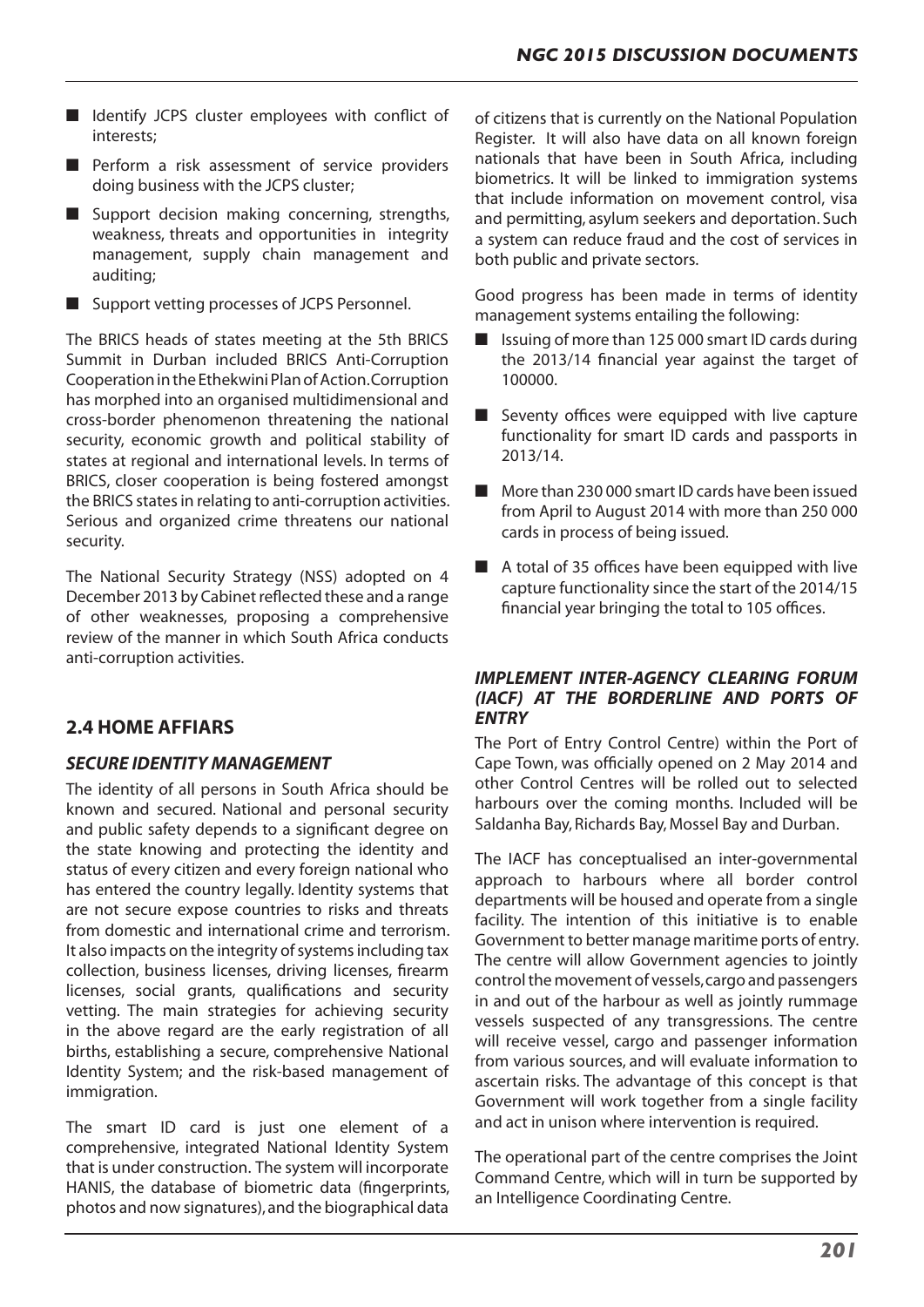For the centre to operate optimally and for it to meet its objectives, directives have been developed and have been approved by the IACF. These are national directives for the management of the Port of Entry Coordinating Centre (PECC), as well as specific riskbased events. Inter-departmental Standard Operating Procedures (SOPs) are currently being drafted.

One of the tasks of the Joint Command Centre is to rummage vessels and to process crew on their vessels before the crew can disembark, thereby alleviating the risk of admitting inadmissible aliens. In order to achieve this, a portable eMCS (electronic Movement Control System) solution, capable of being transported to various locations and which connects to the main network via Wi-Fi technology, has been developed and implemented. In turn, a Wi-Fi network has been installed in the port to enable the use of the wireless portable eMCS devices.

The original Wi-Fi installation has been found to be effective and it is being expanded to cater for wider area access to DHA's back-end systems. This Wi-Fi network will allow DHA Immigration Officialsto access vessels moored far from offices and clear passengers on board.

### *AUTOMATED CARGO MANAGEMENT*

The SAPS (Border Policing) is in discussions with all the relevant departments that have electronic access to systems covering the movement in ports, whether persons or goods, to promote automated cargo management.

Currently there is a pilot project at Cape Town Harbour, where a building was purchased utilising the collective budget of the Border Control Co-ordinating Committee ( BCOCC) to provide a a facilty where the computer systems of the relevant departments will be linked to each other. Each system will run on their respective department's network and currently the proposal is to use WIFI or 3G while waiting for the final interface. Target date for full implementation is 2014/2015.

#### *THE ESTABLISHMENT OF THE BORDER MANAGEMENT AGENCY (BMA)*

In mid-2013 Cabinet approved that the Department of Home Affairs (DHA) lead the establishment of the Border Management Agency. The planned date for the launch of the BMA is December 2016. The date takes account of the need to provide a solid policy, legislative and operational basis for an organisation

that will change the functioning and structure of many departments. The Border Control Coordinating Committee (BCOCC) will be transferred to the BMA Project Management Office from SARS in January 2015. The objective is to strengthen interim measures to secure the border environment and at the same time help prepare for the BMA.

A BMA Project Manager was appointed by the DHA; a work programme was drafted; inter-departmental work-streams and governance structures are operational and a Programme Management Office has been set up. An Institutional Option Analysis Report (this is crucial part of the overall BMA Feasibility Study) has been developed and approved with key inputs by the BMA Oversight Inter-Ministerial Committee.

A business case, which is part of the larger BMA feasibility Study, is to be finalised and submitted to Cabinet before the end of the year with clearly identified interlocking phases.

Threeinternationalstudytoursonbordermanagement were undertaken for benchmarking purposes – Europe,Americas, Russia and China.

Work on the BMA legislation is to commence once there is Cabinet approval for the above-mentioned feasibility study with its various components. It is envisaged that the bill will be submitted to Parliament in 2015.

#### *LEGISLATION TO CRIMINALISE FRAUDULENT USE OF VITAL DOCUMENTS*

Births and Deaths Registration Amendment Act, 2010 (Act No. 18 of 2010) that was implemented from 1 March 2014 increases penalties for contraventions of the Act from 5 years (in the 1992 Act) to a fine and / or imprisonment to a maximum of 15 years. The Immigration Amendment Act, 2011 (Act No. 13 of 2011) that was implemented from 26 May 2014 increased the penalty for certain offences from 4 years to 15 years, without the option of a fine; and for other contraventions the penalty increase from 2 to 4 years. Other gaps in legislation have been filled, such as preventing the smuggling or trafficking of children and replacing fines with periods of prohibition from reentering South Africa. Requiring a full birth certificate for children entering or leaving is a regulation that must be explained and defended by all JCPS departments. The overall effect has been to increase awareness of the need to take South Africa's immigration laws seriously.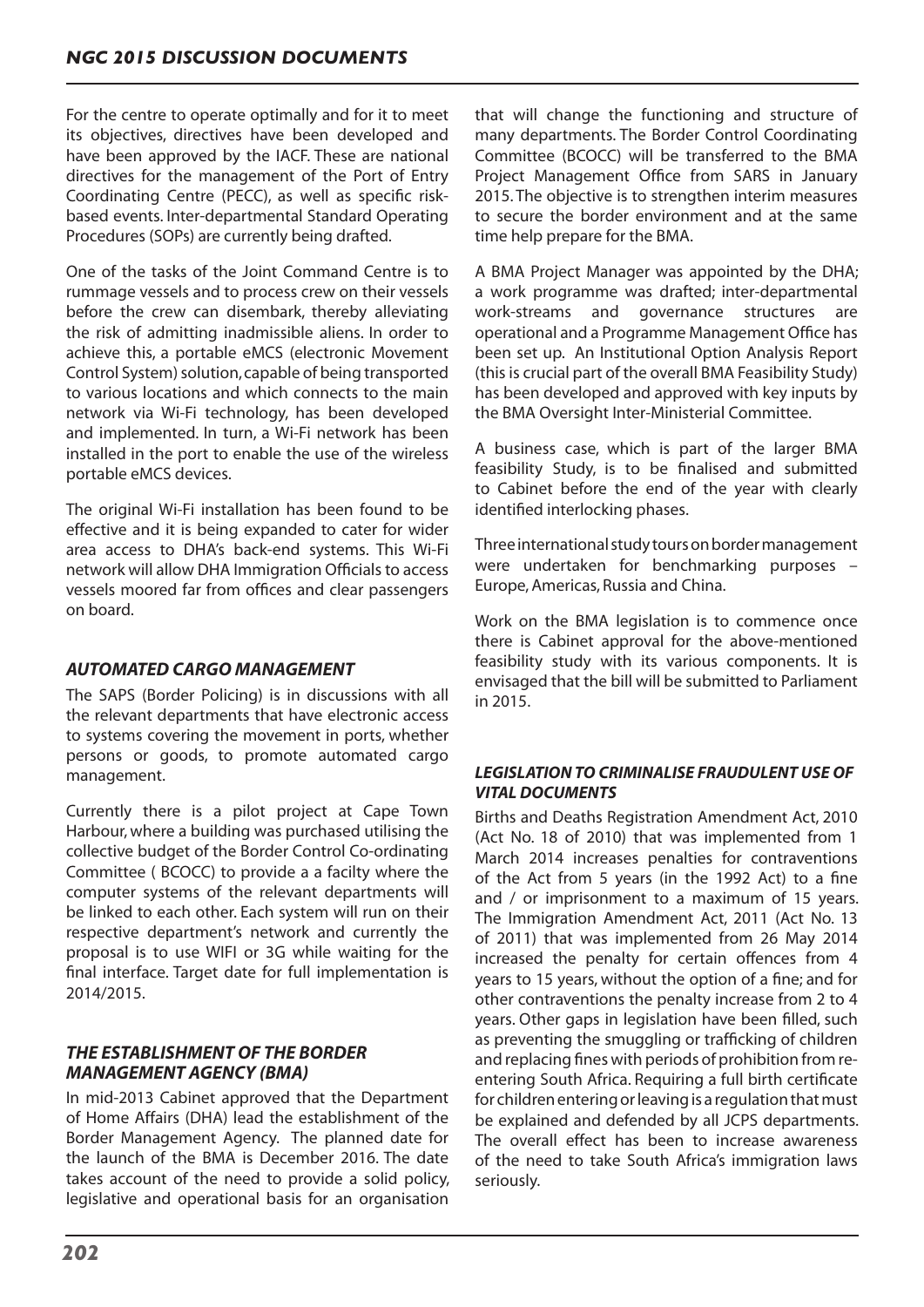#### *IMMIGRATION POLICY*

The review of international migration policy has reached the stage where the DHA can launch a broad public discussion aimed at building a consensus around the main policy principles and outlook that South Africa as a nation will adopt. These principles are embedded in the Constitution, which is in turn deeply rooted in the history and aspirations of our people.However,the principles have to be defined and understood in the context of a dynamic, globalised world that presents huge opportunities and serious risks and threats.

#### *COUNTER ILLEGAL MOVEMENT OF GOODS AND PEOPLE THROUGH PORTS OF ENTRY AND ACROSS THE BORDERLINE*

The SAPS is deployed in all identified ports of entry in the Republic (air, sea and land) under the Component Border Policing. The SAPS is in a process of dealing with the ideal capacity by introducing new intakes.

The DOD safeguards the borderline. The deployment of the SANDF to patrol the country's borderlines is contributing to the safeguarding of the sovereignty of our country.

At present, the SANDF has 13 companies, comprising a total of 2 469 members, deployed in seven provinces along the borderlines (Limpopo, Mpumalanga, KwaZulu Natal, Free State, Eastern Cape, Northern Cape and North West.

The other primary departments are also dealing with the issue of capacitating their environments.

# **2.5 DEFENCE**

#### *SOUTH AFRICAN DEFENCE REVIEW*

#### **Twenty-Year Trajectory**

The Defence Review 2014 defines the policy and strategy principles that will steer the Defence Force through the next twenty to thirty years to achieve the following identified targets, namely:

- **Planning Milestone 1:** Arrest the decline in critical capabilities through immediate and directed interventions.
- **n Planning Milestone 2:** Reorganise and rebalance the Defence Force as the foundation for future growth.
- **n** Planning Milestone 3: Create the sustainable Defence Force that can meet ordered defence

commitments (interim end-state of the Defence Review).

- **n Planning Milestone 4:** Enhance the Defence Force's capacity to respond to emerging threats (end-state of the Defence Review).
- **n Planning Milestone 5:** Defend the Republic against an imminent or dire threat.

Each of the above five milestones in the Defence Strategic Trajectory specifies an estimated budget requirement, personnel targets, required number of operational units, required capital programmes, and organisational interventions to be pursued.

#### **The Capability of the End – state Defence Force (2035)**

The primary focus of Milestone 4 (Year 2035), being the desired end-state of the Defence Review, is to develop those capabilities that would: Ensure that the Defence Force remains relevant to developments in the strategic environment and be able to respond to wide range of strategic challenges. The defence capability for Milestone 4 is posited as:

#### **n** *Internal Operations*

One sustainable infantry battalion-group with associated medical, air and other support, dedicated to cooperate with the Police Service and conduct other routine internal tasks.

#### ■ *Border Safequarding Operations*

The sustained deployment of five infantry battalions, with appropriate embedded combat support and combat service support capabilities, in a 1 in 3 rotationcycle, implying a pool of 15 battalions to conduct this task appropriately.

The sustained deployment of a two warships, with the required embedded capabilities, on patrol along the east coast and two warships on patrol, with the required embedded capabilities, along the west coast of South Africa, expandable to the maritime areas south of the SAHEL.

The sustained deployment of two maritime reconnaissance/patrol aircraft on patrol along the east and west coasts of South Africa,expandable in support of surface and sub-surface maritime deployments.

#### **Peace Missions**

In Milestone 4, three large, enduring peace missions can be sustained at the level of a combat-group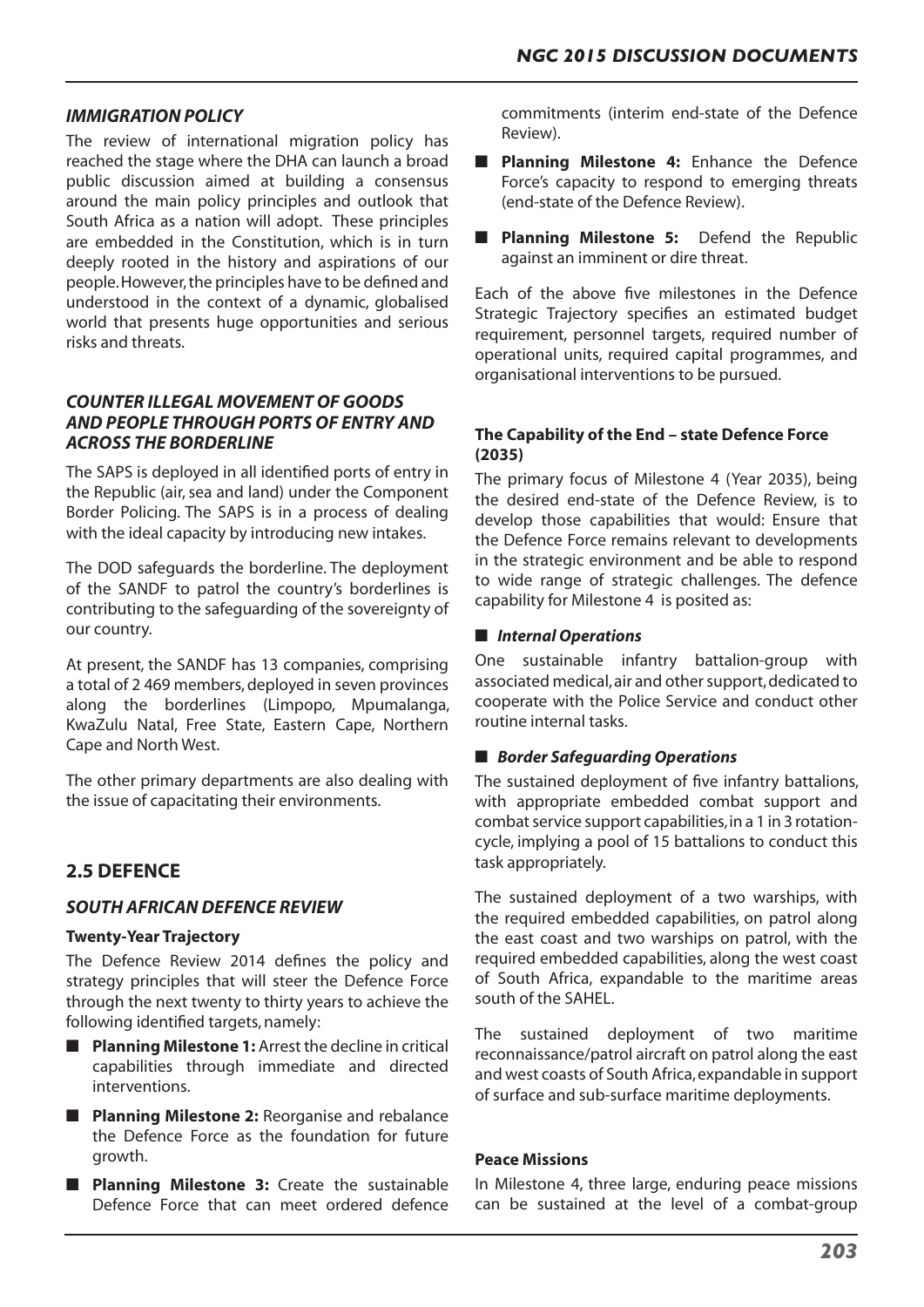in each instance. In each deployment area a 1 in 4 rotation-cycle can be achieved, implying a pool of 12 constituted combat groups to conduct this task appropriately.The efficacy of forces deployed in peace missions is increasingly enhanced by improvements in command and control, intelligence, firepower, manoeuvre, protection and sustainment systems.

#### **Intervention Operations**

In Milestone 4, a sustainable mission-tailored task force of approximately brigade-strength can provide early entry, link-up and follow-on forces to either fulfil South Africa's continental obligations or to protect vital national interests. This may possibly comprise:

- $\blacksquare$  A combat group-sized early entry force comprised from Special Forces and/or Special Operations Forces.
- A link-up Special Operations Force, reinforced by attached elements from the combat services, supporting arms and any other specialist military capability to enhance firepower, manoeuvre and protection.
- A motorised or mechanised follow-on force, augmented as necessary with heavier combat capabilities required for the task.

In Milestone 4,asthe capabilitiesinitiated in Milestones 1 to 3 become available, the intervention force enjoys greater:

- $\blacksquare$  Inter- and intra-theatre mobility
- $\blacksquare$  Landward, air and maritime combat support
- $\blacksquare$  Firepower, protection and manoeuvre as may be required for operations in complex and often hostile environments.

#### **Defence Operations in the Republic**

In Milestone 4, operations within the Republic would extend to the enhanced and expanded protection of bases, critical infrastructure, lines of communication and identified vital national interests in the rear area.

#### **Regional Assistance Operations**

In Milestone 4 significant regional assistance, disaster relief and humanitarian aid can be provided and sustained.

### **2. 6 MILITARY VETERANS**

#### *Utilisation of the Skills of Military Veterans*

A mechanism is being developed to utilise the skills of the military veterans in the various departments of government. The Forum of South African Director Generals (FOSAD) should be the driving force in identifying opportunities as section 5 (3)(b) of the military veterans act places obligations on all organs of state to play a crucial role in utilising skills of military veterans.

#### *Progress in implementing benefits for Military Veterans*

There have been some positive strides made since the establishment of Department of Military Veterans (DMV) such as:

- Allocations by National Treasury for the Department of Military Veterans increased substantially from R20 million in 2010/11 to R504 million in 2014/15.
- $\blacksquare$  800 military veterans have access to the Department of Social Development's SASSA program for relief of social distress.
- $\blacksquare$  645 military veterans accessed education in 2014 and 13 058 have been provided with healthcare services.
- $\blacksquare$  Funds have been transferred to the Department of Human Settlements (DHS) for the construction of houses for military veterans.
- DMV and DHS have agreed that a total of 1505 houses will be built for military veterans in 2014/15.
- $\blacksquare$  A list of 116 military veterans has been forwarded per for compensation for injury in military services.

# **2.7 INTELLIGENCE**

#### *SECURE CYBERSPACE*

The National Cyber-security Policy Framework (NCPF) has been developed and approved by Cabinet and the implementation plan thereof is being led by the State Security Agency (SSA).

Implementation aspects include the following:

- $\blacksquare$  Establishment of a JCPS Cyber-security Response Committee (CRC) in 2012 chaired by SSA;
- $\blacksquare$  Initiation of the establishment of a Cyber Security Centre at the SSA to deal with cyber security threats;
- **n** Initiation of a Cyber Security Hub by the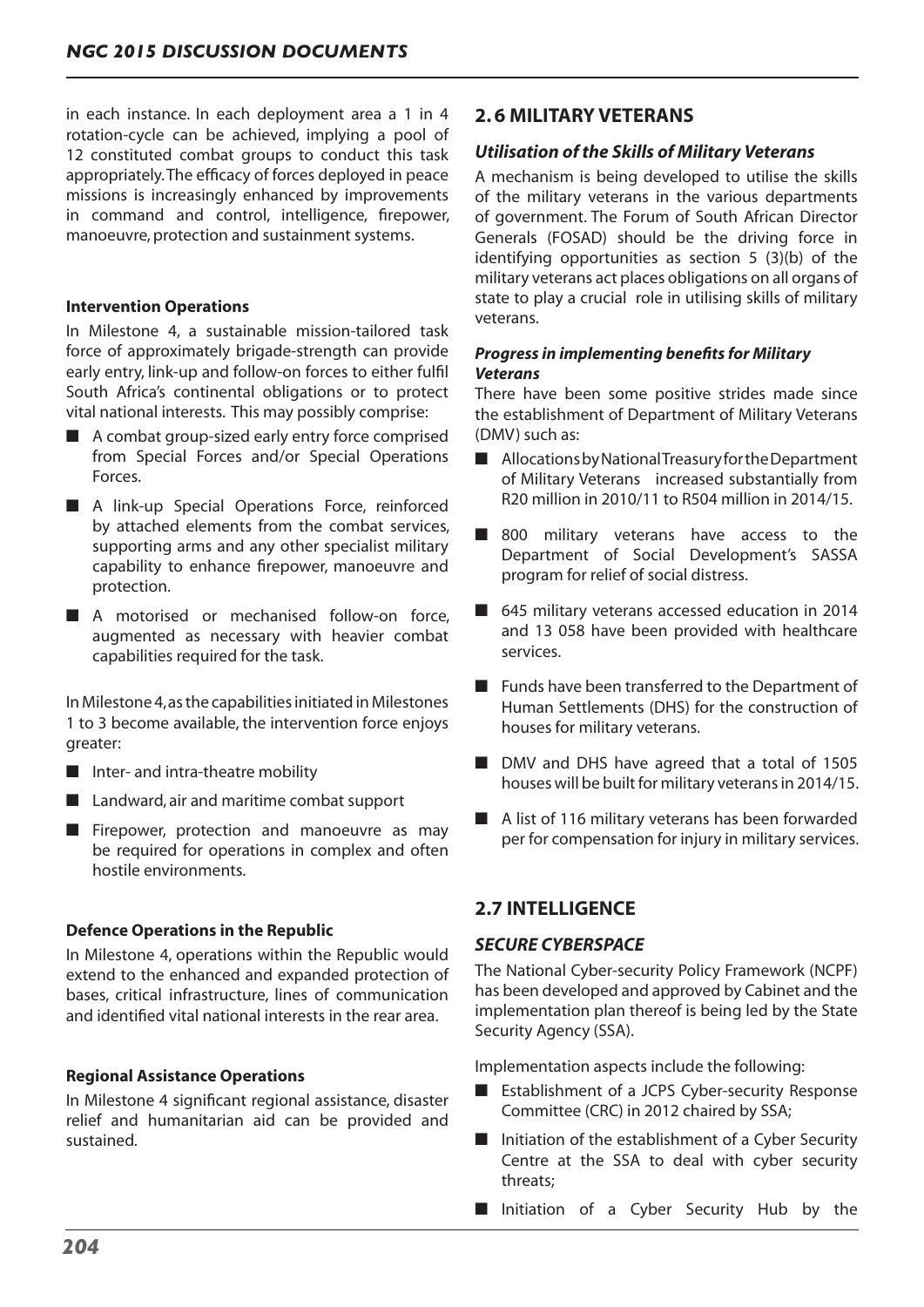Department of Telecommunications and Postal Services (DTPS) to ensure engagement with civil society and business;

**n** Repositioning of the current Electronic Communications Security Computer Security (CSIRT) to deal with cyber threats targeted at organs of state.

Specific policies that have been developed and await discussion at JCPS Cluster level include the following:

- An overarching draft Cyber Security Policy has been developed in line with the NCPF under the guidance of SSA.
- A draft National Critical Information and Infrastructures Policy has been developed under the guidance of SSA.
- A draft National Cybercrime Policy has been developed under the guidance of SAPS.
- $\blacksquare$  The review of current cyber security laws was conducted and to address the gaps identified during the review, a draft Cyber Security and Related Crimes Bill was developed under the guidance of DoJ&CD to address cyber threats and cyber security.
- $\blacksquare$  The development by the Department of Science and Technology (DST) of a National Cyber Security Research & Development Agenda to build the requisite capacity and skills to deal with cyber threats is receiving attention; and
- $\blacksquare$  The development of an Online E-Identity Management Policy under the guidance of DTPS is underway.
- Training for SAPS and DPCI cybercrime investigators, prosecutors and the judiciary regarding cybercrime is continuing.

In line with the JCPS Delivery Agreement, the NPA continued to place a special focus on the prosecution of cybercrime cases in order to curb this growing international phenomenon. These cases are very complex and encompass extensive technical evidence. The majority of matters (70%) are therefore dealt with by the Special Commercial Crimes Unit (SSCU). During 2013/14,the NPA SCCU has improved the prosecution of cybercrime cases by finalising 52.9% (73) more cases than in previous year. A total of 211 cybercrime cases were finalised with a conviction rate of 94.8%.

### *THE NATIONAL SECURITY STRATEGY IMPLEMENTATION PLAN*

The National Security Strategy for South Africa was approved on 4 December 2013 with the instruction that it be implemented speedily. ANSS Implementation Committee chaired by the Coordinator for Intelligence, is in place and consists of the chairs of the following six sub-committees:

- **n** NICOC Principals Committee, which already exists.
- **n Chair of Sub-Committee**: Review of JCPS Cluster Structures.
- **n** Chair of Sub-Committee: Violent and Organised Crime.
- **n Chair of Sub-Committee**: Private Security Industry: the existing PSIRA Working Group set up the Secretary of Police to do this work.
- **Chair of Sub-Committee**: Counter-Corruption: the existing ACTT to do this work.
- **Chair of Sub-Committee:** Border Security and Migration: DHA and the SANDF to co-chair this work.

The NSS deals with threats to the authority of the state as well as threats to the territorial integrity of the Republic.There are four threats to the authority of the state that the NSS focuses on:

- $\blacksquare$  Outsourcing state security to the private security industry,
- $\blacksquare$  An uncoordinated approach to cyber security,
- $\blacksquare$  Domestic instability, and
- $\blacksquare$  Espionage activities of foreign intelligence services

A national threat that is increasing relates to the theft of copper, copper cables and other non-ferrous metals. This threat has a serious impact on infrastructure development and the supply of power and even water. The JCPS is addressing this through Priority Committees in conjunction with the intelligence community and other relevant role players. Legislative amendments to various pieces of legislation are also envisaged.

The main threats to the territorial integrity of the Republic are identified as follows:

- $\blacksquare$  Weak control and management of border security,
- $\blacksquare$  Uncontrolled migration, and
- International terrorism.